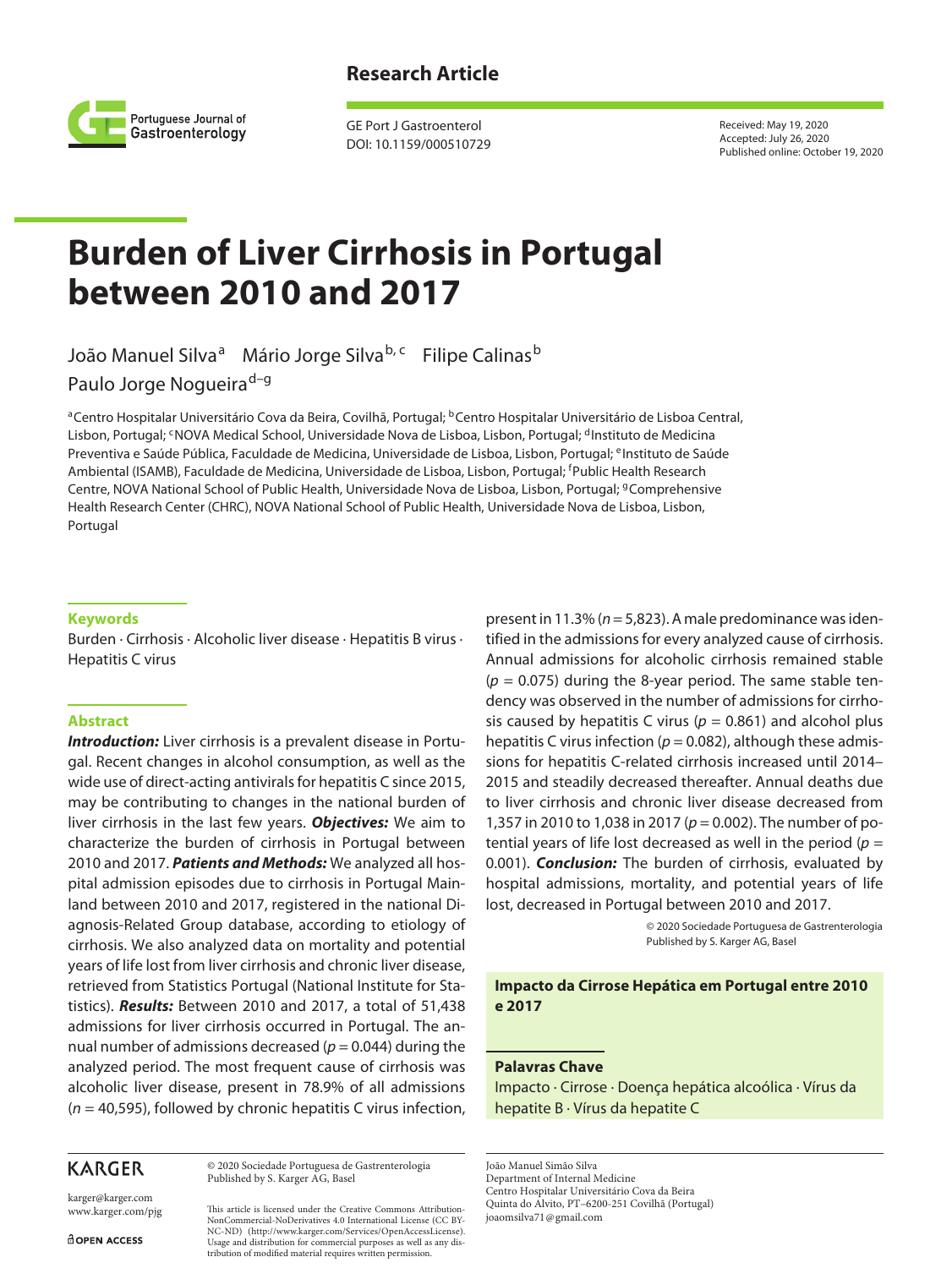## **Resumo**

*Introdução:* A cirrose hepática é uma patologia prevalente em Portugal. Alterações recentes no consumo de álcool, assim como o uso generalizado de antivíricos de ação direta para a hepatite C desde 2015, podem estar a contribuir para alterações no peso nacional da cirrose hepática nos últimos anos. *Objetivos:* Pretendemos caracterizar o impacto da cirrose em Portugal entre 2010 e 2017. *Doentes e Métodos:* Analisámos todos os episódios de internamento hospitalar por cirrose em Portugal Continental entre 2010 e 2017, registados na base de dados dos Grupo de Diagnósticos Homogéneos, de acordo com a etiologia da cirrose. Também analisámos dados de mortalidade e anos de vida potencialmente perdidos por cirrose e doença hepática crónica, disponibilizados pelo Instituto Nacional de Estatística. *Resultados:* Entre 2010 e 2017 ocorreram 51 438 internamentos por cirrose hepática em Portugal. O número total de internamentos diminuiu (*p* = 0,044) durante o período analisado. A causa mais frequente de cirrose foi doença hepática alcoólica, presente em 78,9% de todos os internamentos (*n* = 40 595), seguido da infeção crónica pelo vírus da hepatite C, presente em 11,3% (*n* = 5 823). Verificou-se predominância de doentes do género masculino em todas as causas de cirrose analisadas. O número de internamentos anual por cirrose alcoólica manteve-se estável (*p* = 0,075) durante os 8 anos. A mesma tendência foi observada no número de internamentos por infeção por vírus de hepatite C (*p* = 0,861) e álcool mais infeção por vírus de hepatite C (*p* = 0,082) – embora estes internamentos por cirrose relacionada com hepatite C tenham aumentado até 2014–2015 e depois diminuído sustentadamente. O número anual de óbitos por cirrose e doença hepática crónica diminuiu de 1357 em 2010 para 1038 em 2017 (*p* = 0,002). O número de anos potenciais de vida perdidos diminuiu também (*p* = 0,001) nesse período. *Conclusão:* O impacto da cirrose, avaliado através dos internamentos hospitalares, mortalidade e anos potenciais de vida perdidos, diminuiu em Portugal entre 2010 e 2017.

> © 2020 Sociedade Portuguesa de Gastrenterologia Publicado por S. Karger AG, Basel

#### **Introduction**

Liver diseases account annually for approximately 2 million deaths worldwide [[1](#page-7-0)-[3](#page-7-1)], most of them potentially preventable [[1](#page-7-0)]. Together, cirrhosis and liver neoplasms were responsible for 3.5% of all deaths worldwide in 2015 [\[2,](#page-7-2) [3\]](#page-7-1), and the number has been increasing [\[2\]](#page-7-2). Liver cir-

year [\[1](#page-7-0), [2\]](#page-7-2), being the 11th cause of death [\[2](#page-7-2)] and the fourth cause of disability-adjusted life years in the world [\[1](#page-7-0)]. Europe has the largest burden of liver disease in the

<span id="page-1-0"></span>world [\[4](#page-7-3)], with an estimated prevalence of 26.0 cases per 100,000 inhabitants [[3](#page-7-1)]. In Europe, alcoholic liver disease is the major cause of cirrhosis-associated death (9.2 deaths per 100,000 inhabitants), followed by hepatitis C virus infection (5.3/100,000 inhabitants) and hepatitis B virus infection (3.9/100,0000 inhabitants) [\[5\]](#page-7-4).

rhosis alone accounts for more than 1 million deaths per

<span id="page-1-1"></span>In Portugal, liver cirrhosis and chronic liver disease accounted for 0.9% of all deaths occurring in 2017 (1.5% of deaths among males and 0.4% of deaths among females) [[6](#page-7-5)]. The most common cause of liver cirrhosis is alcoholic liver disease, which was responsible for 63–84% of hospital admissions for liver disease or liver cirrhosis in 3 nationwide studies on data from 1993–2012 [\[7](#page-7-6)[–9](#page-7-7)]. Hepatitis C-related liver disease was a common and increasing cause of cirrhosis, at least until recently: admissions for hepatitis C-related liver cirrhosis rose about 50% between 2003 and 2012 [\[9](#page-7-7)].

<span id="page-1-4"></span><span id="page-1-3"></span><span id="page-1-2"></span>Some recent factors may have been changing the epidemiology of liver cirrhosis in Portugal in the last few years. Alcohol consumption has been decreasing [[10](#page-7-0)]. In 2015, Portugal was one of the first countries in the world to approve universal access to direct-acting antivirals for hepatitis C [[11](#page-7-0)], during the first years preferentially for patients with advanced disease, with over 18,000 patients with treatment authorized between 2015 and 2017 [[1](#page-7-0)[2](#page-7-2)]. Nonetheless, a possible impact on the national burden of liver disease has not been evaluated yet.

<span id="page-1-5"></span>An ongoing monitorization of the epidemiology of liver disease in Portugal is essential both to evaluate implemented policies and to identify areas in need for further projects.

## *Objective*

The objective of this study was to characterize the burden of liver cirrhosis in Portugal between 2010 and 2017, as evaluated by hospital admissions, mortality, and potential years of life lost.

## **Patients and Methods**

We separately evaluated hospital admissions for liver cirrhosis, and mortality and potential years of live lost for liver cirrhosis and chronic liver disease in the present descriptive study. Data on hospital admissions were extracted (on 15th November 2019) from the Diagnosis-Related Group database from the Portuguese Health System's Central Administration, a national database where all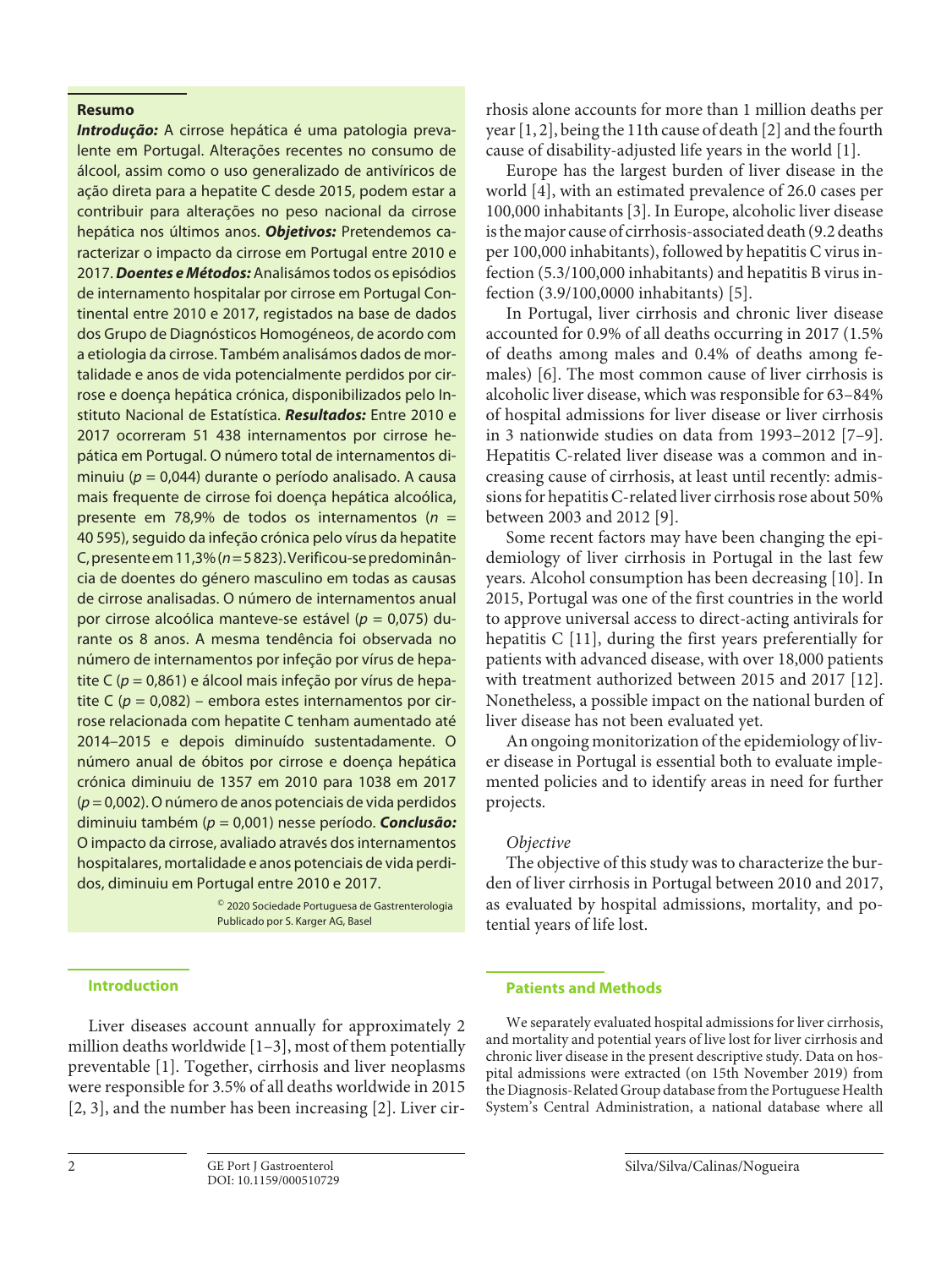**Table 1.** Number and tendency of annual hospital admissions for liver between 2010 and 2017

| Etiology of cirrhosis                           | 2010  | 2011  | 2012  | 2013  | 2014  | 2015  | 2016  | 2017  | Total  | Tendency<br>$2010 - 2017(p)$ |
|-------------------------------------------------|-------|-------|-------|-------|-------|-------|-------|-------|--------|------------------------------|
| Alcohol                                         | 4,695 | 5,435 | 4,820 | 4,551 | 4,096 | 3,996 | 4,325 | 4,433 | 36,351 | Stable ( $p = 0.075$ )       |
| <b>HCV</b>                                      | 248   | 306   | 315   | 285   | 402   | 424   | 313   | 206   | 2,499  | Stable ( $p = 0.861$ )       |
| HCV+ alcohol                                    | 286   | 342   | 395   | 413   | 513   | 464   | 411   | 413   | 3,237  | Stable ( $p = 0.082$ )       |
| <b>HBV</b>                                      | 77    | 91    | 71    | 64    | 54    | 64    | 42    | 60    | 523    | Reduction ( $p = 0.023$ )    |
| $HBV + alcohol$                                 | 117   | 129   | 131   | 118   | 97    | 102   | 111   | 202   | 1,007  | Stable ( $p = 0.393$ )       |
| $HBV + HCV$                                     | 11    | 12    | 8     | 7     | 13    | 12    | 10    | 14    | 87     | Stable ( $p = 0.395$ )       |
| Total admissions                                | 6,399 | 7,217 | 6,748 | 6,544 | 6,166 | 6,123 | 6,146 | 6,095 | 51,438 | Reduction ( $p = 0.044$ )    |
| HBV, hepatitis B virus; HCV, hepatitis C virus. |       |       |       |       |       |       |       |       |        |                              |

discharge diagnoses from public hospitals in Portugal Mainland are registered. Admissions at public hospitals represent the vast majority of admissions in the country (78.9% of all admissions in Portugal in 2012) [[1](#page-7-0)[3\]](#page-7-1). Codifications completed up to December 2016 were registered according to the International Classification of Diseases, Ninth Revision, Clinical Modification (ICD-9-CM) [[1](#page-7-0)[4\]](#page-7-3), and from 1st January 2017 onwards (irrespective of discharge date) are registered according to the Tenth Revision of ICD [[1](#page-7-0)[5](#page-7-4), [1](#page-7-0)[6\]](#page-7-5). For every admission, data on patient demographics, type of admission, length of stay, outcome, main diagnosis, and up to 19 secondary diagnoses are collected.

<span id="page-2-1"></span><span id="page-2-0"></span>We selected all admissions for liver cirrhosis, from patients aged 20 years or older, between 2010 and 2017. To specifically retrieve admissions in which the main diagnosis was cirrhosis (and not those where cirrhosis was a concurrent secondary disease), we selected admissions whose main diagnosis was cirrhosis itself, or whose main diagnosis was a complication of cirrhosis with a concomitant secondary diagnosis suggestive of cirrhosis. Specific codes were selected after a review of several coded admissions, and possible correspondences between ICD-9-CM and ICD-10 codes were extensively reviewed.

Codifications defining cirrhosis as the main diagnosis were alcoholic cirrhosis, biliary cirrhosis, and other cirrhosis of the liver (codes 571.2, 571.6 or 571.5 in ICD-9-CM or K70.3, K74.3, K74.4, K74.5 or K74.6 in ICD-10).

Complication of cirrhosis was defined as either one of the following: hepatic encephalopathy (codes 572.2 or 348.3 in ICD-9- CM or K72.9, K70.41 or G93.4 in ICD-10), portal hypertension (codes 572.3 in ICD-9-CM or K76.6 in ICD-10), esophageal varices (codes 456.0, 456.1 or 456.2 in ICD-9-CM or I85 or I86.4 in ICD-10), ascites (codes 789.59 in ICD-9-CM or R18 in ICD-10), spontaneous bacterial peritonitis (codes 567.23 in ICD-9-CM or K65.2 in ICD-10), hepatorenal syndrome (codes 572.4 in ICD-9- CM or K76.7 in ICD-10), unspecified pleural effusion (codes 511.9 or 511.89 in ICD-9-CM or J90, J91.8 or J94.8 in ICD-10), jaundice (codes 782.4 in ICD-9-CM or R17 in ICD-10), alcoholic hepatitis (codes 571.1 in ICD-9-CM or K70.1 or K70.4 in ICD-10), other sequelae of chronic liver disease/chronic liver failure (codes 572.8 in ICD-9-CM or K72.1 or K72.9 in ICD-10), acute/subacute necrosis/failure of the liver (codes 570 in ICD-9-CM or K72.0 in ICD-10), or primary liver neoplasm/liver cell carcinoma (codes 155.0 in ICD-9-CM or C220 in ICD-10).

Codifications defining cirrhosis as a secondary diagnosis (in admissions whose main diagnosis was a complication of cirrhosis) were chronic liver disease/failure (codes 571.8, 571.9 or 572.8 in ICD-9-CM or K70.2, K70.4, K70.9, K72.1, K72.9, K74.0, K74.2 or K76.9 in ICD-10) and chronic hepatitis (codes 571.4 in ICD-9-CM or K73, K75.2, K75.3, K75.4, K75.8, K75.9 in ICD-10).

Cirrhosis was classified according to etiology considering alcoholic liver disease, hepatitis B, and hepatitis C. We have allowed single or multiple causes for cirrhosis. For example, alcoholic cirrhosis was defined in the presence of alcoholic liver disease and the absence of chronic hepatitis B or C. If both chronic hepatitis C and alcoholic liver disease were present (in the absence of chronic hepatitis B), cirrhosis was presumed to be caused by both hepatitis C and alcohol.

Codifications defining cause of cirrhosis were alcoholic liver disease (codes 571.0, 571.1, 571.2 and 571.3 in ICD-9-CM or K70.0, K70.1, K70.2, K70.4, K70.3 or K70.9 in ICD-10), chronic hepatitis B (codes 070.22, 070.23, 070.32, 070.33 or V02.61 in ICD-9-CM and B18.0, B18.1, B19.1 or Z22.51 in ICD-10), and chronic hepatitis C (codes 070.44, 070.54, 070.7 or V02.62 in ICD-9-CM or B18.2, B19.2 or Z22.52 in ICD-10). Other causes of cirrhosis were not considered in the analysis.

Data on mortality and potential years of life lost were retrieved from the National Institute for Statistics (Statistics Portugal), both from the online available metainformation and from annual reports. Available data are on liver cirrhosis and chronic liver disease in aggregation.

Statistical analysis was carried out using Microsoft Office Excel® 2010 (Microsoft Corporation®, Redmond, WA, USA), IBM SPSS Statistics 21<sup>®</sup> (IBM<sup>®</sup> Corporation, Armonk, NY, USA) and R Statistical Software for Windows® *(*R Foundation®, Vienna, Austria). A *p* value less than 0.05 (two-sided) was considered statistically significant. Test of time trends were performed using linear regression with time as an independent variable.

## **Results**

*Hospital Admissions for Liver Cirrhosis (All Causes)*

Between 2010 and 2017, there were a total of 51,438 hospital admission episodes for liver cirrhosis in Portu-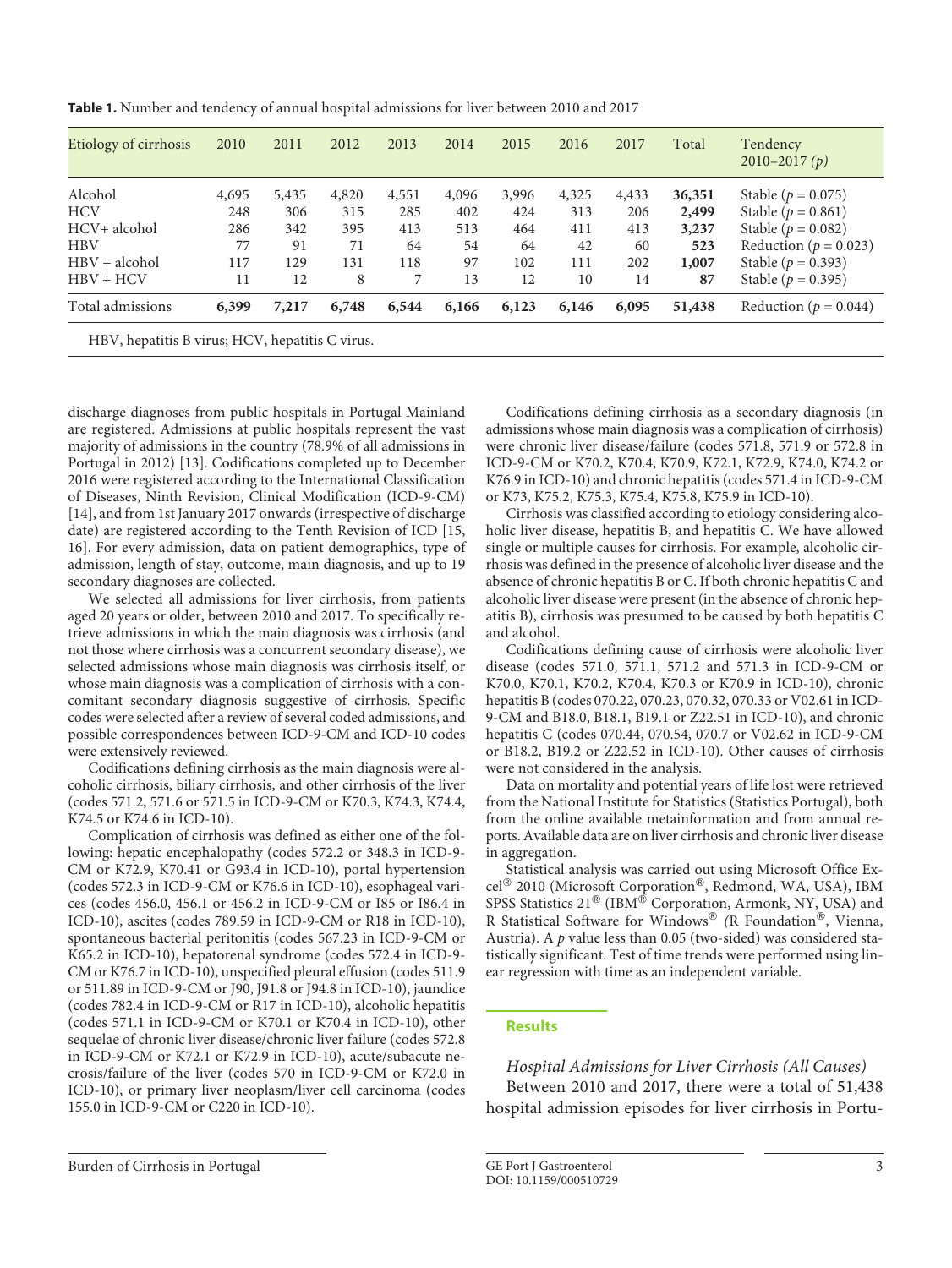

**Fig. 1.** Annual hospital admissions for liver cirrhosis between 2010 and 2017, by cirrhosis etiology. Total number of admissions decreased ( $p = 0.044$ ). Admissions for alcoholic cirrhosis remained stable (*p* = 0.075). Annual admissions for cirrhosis due to hepatitis  $C$  ( $p = 0.861$ ) and hepatitis C plus alcohol ( $p = 0.082$ ) remained stable. Admissions for cirrhosis due to hepatitis B decreased ( $p = 0.023$ ), but admissions for cirrhosis due to hepatitis B plus alcohol remained stable ( $p = 0.393$ ). Admissions for cirrhosis due to both hepatitis B and hepatitis C remained stable ( $p = 0.395$ ) (Diagnosis-Related Group database).

gal, 77.7% (*n* = 39,967/51,438) corresponding to male patients. A cause of cirrhosis was identified in 85.0% (*n* = 43,704/51,438) of admissions. The most frequent cause was alcoholic liver disease, followed by chronic infection by hepatitis C virus and chronic infection by hepatitis B virus. The annual number of admissions for liver cirrhosis from all causes decreased significantly  $(p = 0.044)$  over the 8-year period, although this tendency was not observed in most etiologies when analyzed independently. Annual number and longitudinal trends of hospital admissions according to etiology of cirrhosis and year are detailed in Table 1 and Figure 1.

## *Cirrhosis due to Alcoholic Liver Disease*

Alcoholic liver disease was the single most common cause of admission for cirrhosis in Portugal between 2010 and 2017. Alcoholic cirrhosis alone, without concomitant hepatitis B or C, accounted for 70.7% (*n* = 36,351) of all admission episodes in the period, 82.2% (*n* = 29,898/36,351) of them corresponding to male patients. Globally, the number of annual admissions due to alcoholic cirrhosis remained stable ( $p = 0.075$ ) during the 8-year observation period, ranging from 5,435 admissions in 2011 to 3,996 admissions in 2015. The largest number of annual admissions due to alcoholic cirrhosis was observed in 2011.

Furthermore, alcoholic liver disease was an etiological co-factor of liver cirrhosis in 55.6% of admissions for hepatitis C virus-related liver disease (*n* = 3,237/5,823) and in 62.3% of admissions for hepatitis B virus-related liver disease (*n* = 1,007/1,617). Indeed, either alone or associated with a viral etiology, alcoholic liver disease was present in 78.9% of all admissions (*n* = 40,595/51,438), as shown in Table 1 and Figure 1.

## *Cirrhosis due to Chronic Infection by Hepatitis C Virus*

Chronic infection by hepatitis C virus is a major cause of cirrhosis in Portugal and was present in 11.3% (*n* = 5,823/51,438) of all admission episodes for liver cirrhosis, 81.3% ( $n = 4,736/5,823$ ) of them corresponding to male patients. Among those admissions, only 42.9% (*n* = 2,499/5,823) corresponded to chronic hepatitis C alone; in 55.6% (*n* = 3,237/5,823) there was concomitant alcoholic liver disease, and in 1.5% ( $n = 87/5,823$ ) hepatitis B virus was present as an etiological cofactor.

Considering the patients with cirrhosis due to hepatitis C virus infection alone, the annual number of admissions remained globally stable between 2010 and 2017  $(p = 0.861)$ . But in detail, the annual number of admissions increased from 248 in 2010 to 424 in 2015 and then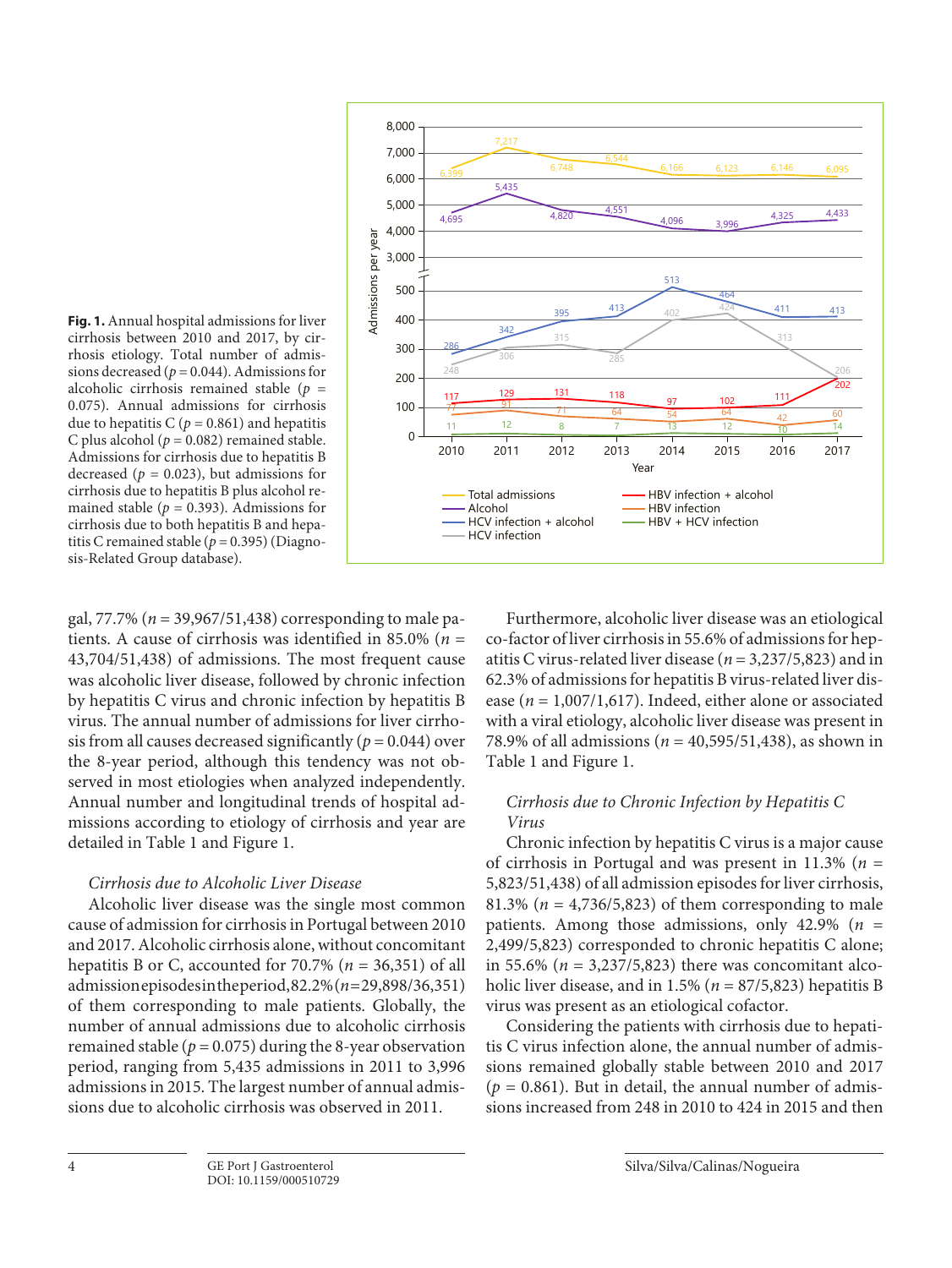

<span id="page-4-0"></span>**Fig. 2.** Annual mortality due to cirrhosis and chronic liver disease between 2010 and 2017, per patient gender [\[6,](#page-7-5) [1](#page-7-0)[3](#page-7-1), [1](#page-7-0)[7–](#page-7-6)[2](#page-7-2)[1\]](#page-7-0).

**Table 2.** Annual death rate of liver cirrhosis, per 100,000 inhabitants [13]

| Gender         | 2010        | 2011        | 2012        | 2013        | 2014        | 2015        | 2016        | 2017        |
|----------------|-------------|-------------|-------------|-------------|-------------|-------------|-------------|-------------|
| Male<br>Female | 20.8<br>5.2 | 20.5<br>5.1 | 19.4<br>4.7 | 18.3<br>5.1 | 18.9<br>4.3 | 16.5<br>4.2 | 18.6<br>4.8 | 16.9<br>4.0 |
| Total          | 12.8        | 12.5        | 11.7        | 11.4        | 11.2        | 10.1        | 11.3        | 10.1        |

rapidly decreased to a minimum of 206 in 2017. Similar trends are observed in hospital admissions for cirrhosis due to hepatitis C plus alcoholic liver disease, with an inversion point in 2014 (Table 1; Fig. 1). Recall that wide availability of direct-acting antivirals for hepatitis C was initiated in 2015 [[11](#page-7-0)].

## *Cirrhosis due to Chronic Infection by Hepatitis B Virus*

Admissions for hepatitis B-related cirrhosis accounted for 3.1% (*n* = 1,617/51,438) of admission episodes for cirrhosis between 2010 and 2017, 81.8% (*n* = 1,322/1,617) corresponding to male patients. In most cases, a concomitant cause of liver cirrhosis was present: in 62.3% (*n* = 1,007/1,617) alcoholic liver disease and in 5.4% (*n* = 87/1,617) concomitant infection by hepatitis C virus.

Between 2010 and 2017, the number of admissions for cirrhosis due to hepatitis B decreased (*p* = 0.023) (Table 1; Fig. 1).

## *Mortality and Potential Years of Life Lost due to Liver Cirrhosis and Chronic Liver Disease*

Mortality due to liver cirrhosis and chronic liver disease in Portugal decreased significantly between 2010 and 2017 (*p* = 0.002), from a maximum of 1,357 deaths in 2010 to a minimum of 1,038 deaths in 2017 [\[6](#page-7-5), [1](#page-7-0)[3](#page-7-1), [1](#page-7-0)[7](#page-7-6)[–2](#page-7-2)[1\]](#page-7-0), as shown in Figure 2.

Mortality rates decreased from 12.8/100,000 inhabitants in 2010 to 10.1/100,000 inhabitants in 2017 [[1](#page-7-0)[3](#page-7-1)]. Mortality rates were higher in male patients ranging from 20.8 deaths/100,000 inhabitants in 2010 to 16.9 deaths/100,000 inhabitants in 2017. In females, the mortality rate in 2012 was 5.2 deaths/100,000 inhabitants and decreased to 4.0 deaths/100,000 inhabitants in 2017 (Table 2). Most deceased patients were aged 65–74 years [[1](#page-7-0)[3](#page-7-1)].

In close accordance with mortality trends, the potential years of life lost due to liver cirrhosis and chronic liver disease in Portugal decreased significantly between 2010 and 2017 (*p* = 0.001). A maximum of 13,647 years lost were observed in 2010, decreasing to 8,848 years lost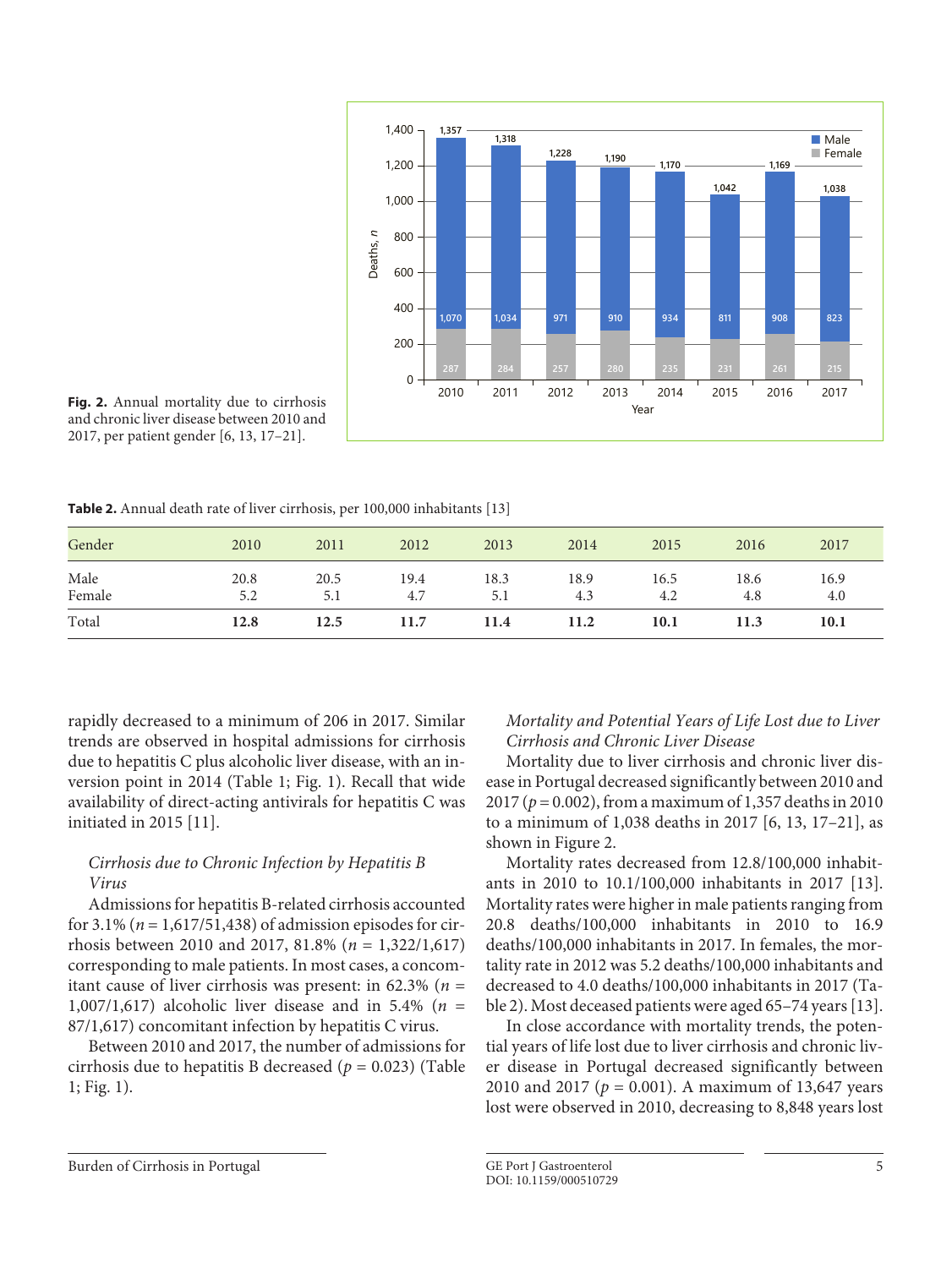

**Fig. 3.** Annual potential years of life lost between 2010 and 2017, per patient gender [[1](#page-7-0)[3\]](#page-7-1).

in 2017 [\[1](#page-7-0)[3\]](#page-7-1). A male prevalence was once again observed in all the evaluated years, as shown in Figure 3.

## **Discussion**

We observed a significant decrease in the burden of liver cirrhosis in Portugal between 2010 and 2017, evaluated both by hospital admissions for liver cirrhosis and by mortality and potential years of life lost due to cirrhosis and chronic liver disease. Alcohol-related liver disease remains, by far, the major cause of liver cirrhosis in Portugal. Alcohol alone accounts for over 70% of admitted cirrhosis and is a cofactor in over 50% of cirrhosis related either to hepatitis C or hepatitis B virus.

Admissions for alcoholic cirrhosis remained stable during the evaluated period, even though alcohol consumption decreased in the period (13.5 L of pure alcohol/ year per capita in 2010 to 12.3 L/year in 2016) [[10](#page-7-0)]. Alcohol beverage sales decreased between 2012 and 2015 in the country as well [\[10](#page-7-0)].

We may speculate on an apparent decrease in hospital admissions during the latter half of the analysis period, although statistically the number of admissions remained stable, with a possible contribution from an outlier value in 2011 that we were not able to justify.

The predominance of alcoholic cirrhosis among males is in accordance with alcohol consumption patterns: in Portugal, consumption per capita is much higher among men (20.5 L pure alcohol/year) than among women (5.1 L/year) (data from 2016) [[1](#page-7-0)0].

<span id="page-5-2"></span><span id="page-5-1"></span><span id="page-5-0"></span>Chronic hepatitis C is an important cause of liver disease in the world. In the European Union, there was an estimated prevalence of more than 3.2 million infected patients in 2015 [\[22,](#page-7-2) [2](#page-7-2)[3](#page-7-1)] and 342,243 deaths in 2017 [[5](#page-7-4), [2](#page-7-2)[4\]](#page-7-3). In Portugal, seroprevalence for hepatitis C was estimated to range from 0.46 to 1.5% [[2](#page-7-2)[5](#page-7-4)[–2](#page-7-2)[7\]](#page-7-6). Estimates for the whole Portuguese population are frail and difficult to obtain as infection tends to cluster in high-risk groups, such as people who use drugs, whose seroprevalence is higher (59% in individuals undergoing treatment for drug abuse, and over 80% among people who inject drugs) [[2](#page-7-2)[8](#page-7-8)[–3](#page-7-1)0].

<span id="page-5-3"></span>Continuing a rising trend since 2003 that we already described in a previous work [[9\]](#page-7-7), we observed an increase in annual admissions for hepatitis C-related cirrhosis (either alone or associated with alcoholic liver disease) until 2014–2015, followed by a steady decrease thereafter. The short period of observation does not allow for an absolute conviction, but those are encouraging data suggesting a decrease in the burden of hepatitis C-related liver disease in the country since 2014–2015.

<span id="page-5-6"></span><span id="page-5-5"></span><span id="page-5-4"></span>In fact, since 2015, there is universal access to directacting antivirals for treatment of hepatitis C in the country. Although all patients with hepatitis C virus infection are eligible nowadays to start therapy with direct-acting antivirals, during the first 2 years priority was given to patients with advanced liver disease (F3/F4) and a few other prioritizing factors [[3](#page-7-1)[1](#page-7-0)]. The successful treatment of patients with more advanced disease was expected to prevent decompensation [[3](#page-7-1)[2](#page-7-2)[–3](#page-7-1)[4\]](#page-7-3) with impact already in the short term [\[3](#page-7-1)[5,](#page-7-4) [3](#page-7-1)[6](#page-7-5)].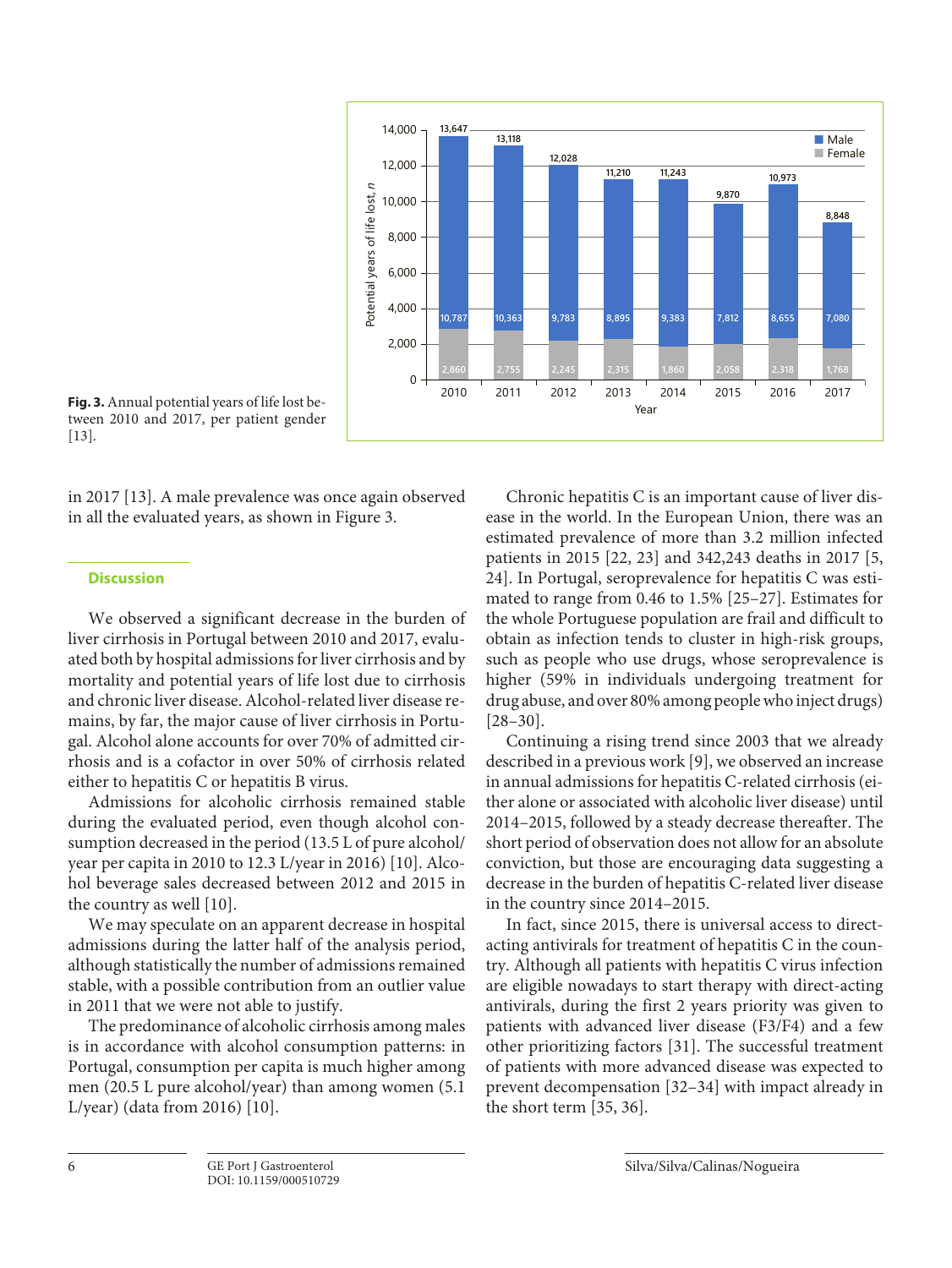Up to December 2015, 8,650 treatments were authorized, 57.3% ( $n = 4,954/8,650$ ) of them for patients with advanced liver fibrosis or cirrhosis (F3/F4). Since 2016, the proportion of treated patients with lower grades of fibrosis has been increasing. Up to June 2018, a total of 20,367 treatments were started, about one half of them  $-$  45.5% ( $n =$ 9,256/20,367) – for patients with advanced fibrosis and cirrhosis [\[3](#page-7-1)[7](#page-7-6)]. Up to January 2020, 24,926 patients started treatment, with a cure rate of 96.5% (*n* = 15,200/15,755): over 15,200 patients were cured in 5 years [[3](#page-7-1)[8](#page-7-8)].

<span id="page-6-1"></span><span id="page-6-0"></span>Each successful hepatitis C treatment means individual liver-related and non-liver-related benefits for the treated patient, including reductions/benefits in liver stiffness, portal hypertension, risk of decompensation, hospitalizations, incidence of hepatocellular carcinoma, need for liver transplant, extrahepatic manifestations, liver-related and all-cause mortality [[33](#page-7-1)–[3](#page-7-1)[6,](#page-7-5) [3](#page-7-1)[9](#page-7-7)]. But furthermore, each hepatitis C cure contributes to lower disease transmission in the population [\[3](#page-7-1)[9\]](#page-7-7), ultimately promoting a decrease in incidence and prevalence of the disease [[4](#page-7-3)0[–4](#page-7-3)[2\]](#page-7-2).

<span id="page-6-3"></span><span id="page-6-2"></span>A favorable cost-effectiveness of direct-acting antivirals was anticipated [[4](#page-7-3)[3\]](#page-7-1) and has been confirmed [\[44\]](#page-7-3). Our results suggest a decreasing burden of hepatitis Crelated liver disease in Portugal, as has been recently described in Spain until 2015 [\[4](#page-7-3)[5\]](#page-7-4). Further monitorization of epidemiology of hepatitis C in Portugal is needed for more solid interpretations.

The burden of admitted hepatitis B-related cirrhosis is low. The present results are generally overlapping with a previous observation, where hepatitis B virus accounted for 2.9% of all cirrhosis-related admissions between 2003 and 2012 [[9](#page-7-7)]. The prevalence of hepatitis B in Portugal is low and has been decreasing in the last decades (HBsAg prevalence was 1.13–2.0% in studies carried out in 1980– 1989 and 0.02–1.45% in studies carried out in 1990–2014, although higher in some population subgroups [[4](#page-7-3)[6](#page-7-5)]), probably reflecting the efficacy of vaccination programs adopted in Portugal since 1994 [\[2](#page-7-2)[8\]](#page-7-8) and the access to antiviral therapies. Furthermore, long-term treatment with nucleos(t)ide analogues induces cirrhosis regression [[4](#page-7-3)[7](#page-7-6)] and reduces the risk of decompensation and hepatocellular carcinoma [[2](#page-7-2), [3](#page-7-1)], allowing the vast majority of these patients to be followed up on an ambulatory basis without need for hospital admissions.

The decrease in mortality and, accordingly, in the years of potential life lost is encouraging and corroborates a decreasing burden of liver cirrhosis in Portugal during this 8-year period. In fact, a decrease in mortality due to liver cirrhosis in Portugal has been observed at least since

the 1980s (e.g., in 1986, there were 2,953 deaths due to liver cirrhosis in the country, corresponding to mortality rates of 43.2/100,000 inhabitants among men and 17.2/100,000 inhabitants among women) [\[1](#page-7-0)[3\]](#page-7-1).

The present results contribute to an update on the burden of liver cirrhosis in Portugal in the last few years. Analysis of hospital admissions was based on a prior report from our team [[9\]](#page-7-7). Data on the overlapping years (2010–2012) are similar although not exactly equal, in our opinion essentially due to updates of the databases that occurred in the meanwhile. Aware of this limitation, and as the most recent data are more susceptible to updating, we decided not to consider data corresponding to 2018 (data extraction from database performed on 2019). We highlight that the burden of hospital admissions was analyzed through the number of admission episodes, rather than the number of admitted patients, and, therefore, direct extrapolation of prevalences of the different causes of cirrhosis is hampered.

Another potential limitation is the transition in codification of the admissions database, from ICD-9-CM to ICD-10, for codifications performed from 1st January 2017 onwards. In order to minimize this potential susceptibility, we performed an extensive review of both ICD-9 and ICD-10 codes to establish the best possible correspondences for each ICD-9-CM code.

As every coding-based report, results are directly dependent on the correct codification of the admission files, which may be suboptimal [[9](#page-7-7)]. Furthermore, there is no specific code for viral hepatitis [[9,](#page-7-7) [4](#page-7-3)[8](#page-7-8), [4](#page-7-3)[9](#page-7-7)], which may therefore be underreported. At last, we only considered 3 causes of liver cirrhosis, impairing the analysis of other causes of liver disease, including non-alcoholic fatty liver disease (which was not analyzed as it lacks a specific code in ICD-9-CM).

Nonetheless, and keeping these limitations in mind, we believe that the present results are solid and credible. We are also convinced that the analysis of longitudinal trends is not severely affected by possible defective reporting as these errors are not expected to change over time. Nevertheless, continuing analysis in Portugal as well as similar studies in other countries, particularly in southern Europe, are needed.

## **Conclusion**

There was a significant reduction in the overall burden of liver cirrhosis in Portugal between 2010 and 2017, evaluated by the decrease in hospital admissions and, more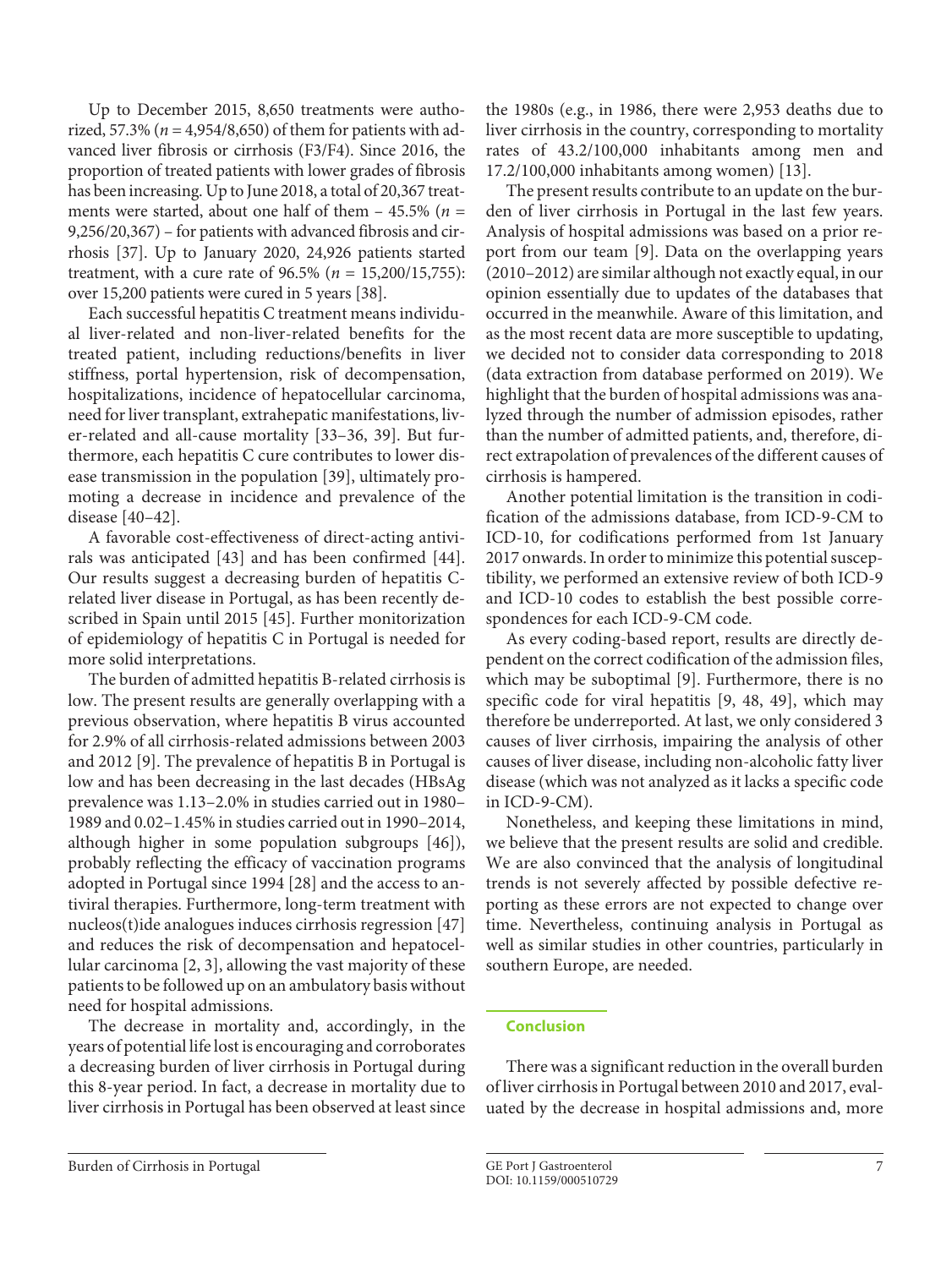importantly, by the decreasing mortality and of potential years of life lost.

During the analyzed period, reduction in alcohol consumption was not followed by a significant decrease in alcohol-related cirrhosis admissions. On the other hand, there was an apparent decrease of hepatitis C-related admissions after the wide availability of direct-acting antivirals. Admissions for hepatitis B cirrhosis also decreased during the evaluated period.

## **Statement of Ethics**

Ethical and legal principles were followed according to the Declaration of Helsinki.

#### **References**

- <span id="page-7-0"></span>[1](#page-4-0) Rowe IA. Lessons from Epidemiology: The Burden of Liver Disease. [Dig Dis.](https://www.karger.com/Article/FullText/510729?ref=1#ref1) 2017;35(4): 304–9.
- <span id="page-7-2"></span>[2](#page-4-0) Asrani SK, Devarbhavi H, Eaton J, Kamath PS. Burden of liver diseases in the world. [J](https://www.karger.com/Article/FullText/510729?ref=2#ref2) [Hepatol.](https://www.karger.com/Article/FullText/510729?ref=2#ref2) 2019 Jan;70(1):151–71.
- <span id="page-7-1"></span>[3](#page-4-0) Moon AM, Singal AG, Tapper EB. Contemporary Epidemiology of Chronic Liver Disease and Cirrhosis. [Clin Gastroenterol Hepa](https://www.karger.com/Article/FullText/510729?ref=3#ref3)[tol](https://www.karger.com/Article/FullText/510729?ref=3#ref3). 2019 Aug;S1542-3565(19)30849-3.
- <span id="page-7-3"></span>[4](#page-1-0) Pimpin L, Cortez-Pinto H, Negro F, Corbould E, Lazarus JV, Webber L, et al.; EASL HEPA-HEALTH Steering Committee. Burden of liver disease in Europe: epidemiology and analysis of risk factors to identify prevention policies. [J Hepatol](https://www.karger.com/Article/FullText/510729?ref=4#ref4). 2018 Sep;69(3):718–35.
- <span id="page-7-4"></span>[5](#page-1-1) Global Burden of Disease Study 2017 (GBD) Results [Internet]. Institute for Health Metrics and Evaluation. [cited 2020 Mar 2]. Available from: http://www.healthdata.org/gbd
- <span id="page-7-5"></span>[6](#page-4-0) Instituto Nacional de Estatística IP. Causas de Morte - 2017. Lisboa, Portugal; 2019.
- <span id="page-7-6"></span>[7](#page-4-0) Cortez-Pinto H, Marques-Vidal P, Monteiro E. Liver disease-related admissions in Portugal: clinical and demographic pattern. [Eur J](https://www.karger.com/Article/FullText/510729?ref=7#ref7) [Gastroenterol Hepatol.](https://www.karger.com/Article/FullText/510729?ref=7#ref7) 2004 Sep;16(9):873– 7.
- <span id="page-7-8"></span>[8](#page-1-2) Marinho RT, Duarte H, Gíria J, Nunes J, Ferreira A, Velosa J. The burden of alcoholism in fifteen years of cirrhosis hospital admissions in Portugal. [Liver Int](https://www.karger.com/Article/FullText/510729?ref=8#ref8). 2015 Mar;35(3):746– 55.
- <span id="page-7-7"></span>[9](#page-1-2) Silva MJ, Rosa MV, Nogueira PJ, Calinas F. Ten years of hospital admissions for liver cirrhosis in Portugal. [Eur J Gastroenterol Hepa](https://www.karger.com/Article/FullText/510729?ref=9#ref9)[tol](https://www.karger.com/Article/FullText/510729?ref=9#ref9). 2015 Nov;27(11):1320–6.
- [10](#page-1-3) Serviço de Intervenção nos Comportamentos Aditivos e nas Dependências (SICAD). Relatório Anual 2018 - A Situação do País em Matéria de Álcool. Lisboa, Portugal; 2019.
- [11](#page-1-4) Velosa J, Macedo G. Elimination of Hepatitis C in Portugal: An Urban Legend?. [GE Port J](https://www.karger.com/Article/FullText/510729?ref=11#ref11) [Gastroenterol](https://www.karger.com/Article/FullText/510729?ref=11#ref11). 2020 Apr;27(3):166–71.
- [12](#page-1-5) Roseira MB. O estado da saúde em Portugal [Internet]. 2018. Available from: http://www. scielo.mec.pt/pdf/egg/v13n1/v13n1a09.pdf
- [13](#page-4-0) Instituto Nacional de Estatística IP [Internet]. Indicators database. [cited 2020 Mar 1]. Available from: https://www.ine.pt/xportal/ xmain?xpid=INE&%23x0026;xpgid&%23x0 03D;ine\_base\_dados
- [14](#page-2-0) Centers for Disease Control and Prevention [Internet]. International Classification of Diseases, Ninth Revision, Clinical Modification [ICD-9-CM] 2011 edition. [cited 2020 Feb 5]. Available from: http://www.cdc.gov/nchs/ icd/icd9cm.htm
- [15](#page-2-1) ACSS Administração Central do Sistema de Saúde [Internet]. Codificação Clínica. [cited 2020 Feb 5]. Available from: http://www.acss. min-saude.pt/2016/07/22/portal-da-codificacao-3/
- [16](#page-2-1) Centers for Medicare & Medicaid Services [Internet]. 2016 ICD-10-CM and GEMs [cited 2020 Feb 5]. Available from: https://www. cms.gov/Medicare/Coding/ICD10/2016- ICD-10-CM-and-GEMs
- [17](#page-4-0) Instituto Nacional de Estatística IP. Risco de Morrer - 2012. Lisboa, Portugal; 2013.
- 18 Instituto Nacional de Estatística IP. Causas de Morte - 2013. Lisboa, Portugal; 2015.
- 19 Instituto Nacional de Estatística IP. Causas de Morte - 2014. Lisboa, Portugal; 2016.
- 20 Instituto Nacional de Estatística IP. Causas de Morte - 2015. Lisboa, Portugal; 2017.
- [21](#page-4-0) Instituto Nacional de Estatística IP. Causas de Morte - 2016. Lisboa, Portugal; 2018.
- [22](#page-5-0) Razavi H, Robbins S, Zeuzem S, Negro F, Buti M, Duberg AS, et al.; European Union HCV Collaborators. Hepatitis C virus prevalence and level of intervention required to achieve the WHO targets for elimination in the European Union by 2030: a modelling study. [Lan](https://www.karger.com/Article/FullText/510729?ref=22#ref22)[cet Gastroenterol Hepatol.](https://www.karger.com/Article/FullText/510729?ref=22#ref22) 2017 May;2(5): 325–36.

### **Conflict of Interest Statement**

The authors have no conflicts of interest to declare.

#### **Funding Sources**

This work was produced with the support of INCD funded by FCT and FEDER under the project 01/SAICT/2016 No. 022153.

## **Author Contributions**

J.M.S. and M.J.S. designed and wrote the article. P.J.N. contributed to data and statistical analysis. F.C. reviewed the manuscript. All authors approved the final version to be published.

- [23](#page-5-0) Chen Q, Ayer T, Bethea E, Kanwal F, Wang X, Roberts M, et al. Changes in hepatitis C burden and treatment trends in Europe during the era of direct-acting antivirals: a modelling study. [BMJ Open](https://www.karger.com/Article/FullText/510729?ref=23#ref23). 2019 Jun;9(6):e026726.
- [24](#page-5-1) Sepanlou SG, Safiri S, Bisignano C, Ikuta KS, Merat S, Saberifiroozi M, et al.; GBD 2017 Cirrhosis Collaborators. The global, regional, and national burden of cirrhosis by cause in 195 countries and territories, 1990-2017: a systematic analysis for the Global Burden of Disease Study 2017. [Lancet Gastroenterol](https://www.karger.com/Article/FullText/510729?ref=24#ref24)  [Hepatol.](https://www.karger.com/Article/FullText/510729?ref=24#ref24) 2020 Mar;5(3):245–66.
- [25](#page-5-2) Santos A, Carvalho A, Bento D, Sá R, Tomaz J, Rodrigues V, et al. Epidemiologia da hepatite C na região centro de Portugal. Prevalência do anti-VHC na população do distrito de Coimbra. [Acta Med Port](https://www.karger.com/Article/FullText/510729?ref=25#ref25). 1993 Dec;6(12): 567–72.
- [26](#page-5-2) Marinho RT, Moura MC, Giria JA, Ferrinho P. Epidemiological aspects of hepatitis C in Portugal. [J Gastroenterol Hepatol.](https://www.karger.com/Article/FullText/510729?ref=26#ref26) 2001 Sep; 16(9):1076–7.
- Carvalhana SC, Leitão J, Alves AC, Bourbon M, Cortez-Pinto H. Hepatitis B and C prevalence in Portugal: disparity between the general population and high-risk groups. [Eur J](https://www.karger.com/Article/FullText/510729?ref=27#ref27)  [Gastroenterol Hepatol](https://www.karger.com/Article/FullText/510729?ref=27#ref27). 2016 Jun;28(6):640– 4.
- [28](#page-5-3) Fernandes A, Martins HC, Aldir I, Bettencourt J, Rodrigues J, Aleixo MJ, et al. Programa Nacional para as Hepatites Virais. Lisboa, Portugal; 2019.
- [29](#page-5-3) European Monitoring Centre for Drugs and Drug Addiction (EMCDDA). Portugal Country Drug Report 2019. Lisboa, Portugal; 2019.
- [30](#page-5-3) Serviço de Intervenção nos Comportamentos Aditivos e nas Dependências (SICAD). Relatório Anual 2017 A Situação do País em Matéria de Drogas e Toxicodependências. Lisboa, Portugal; 2018.